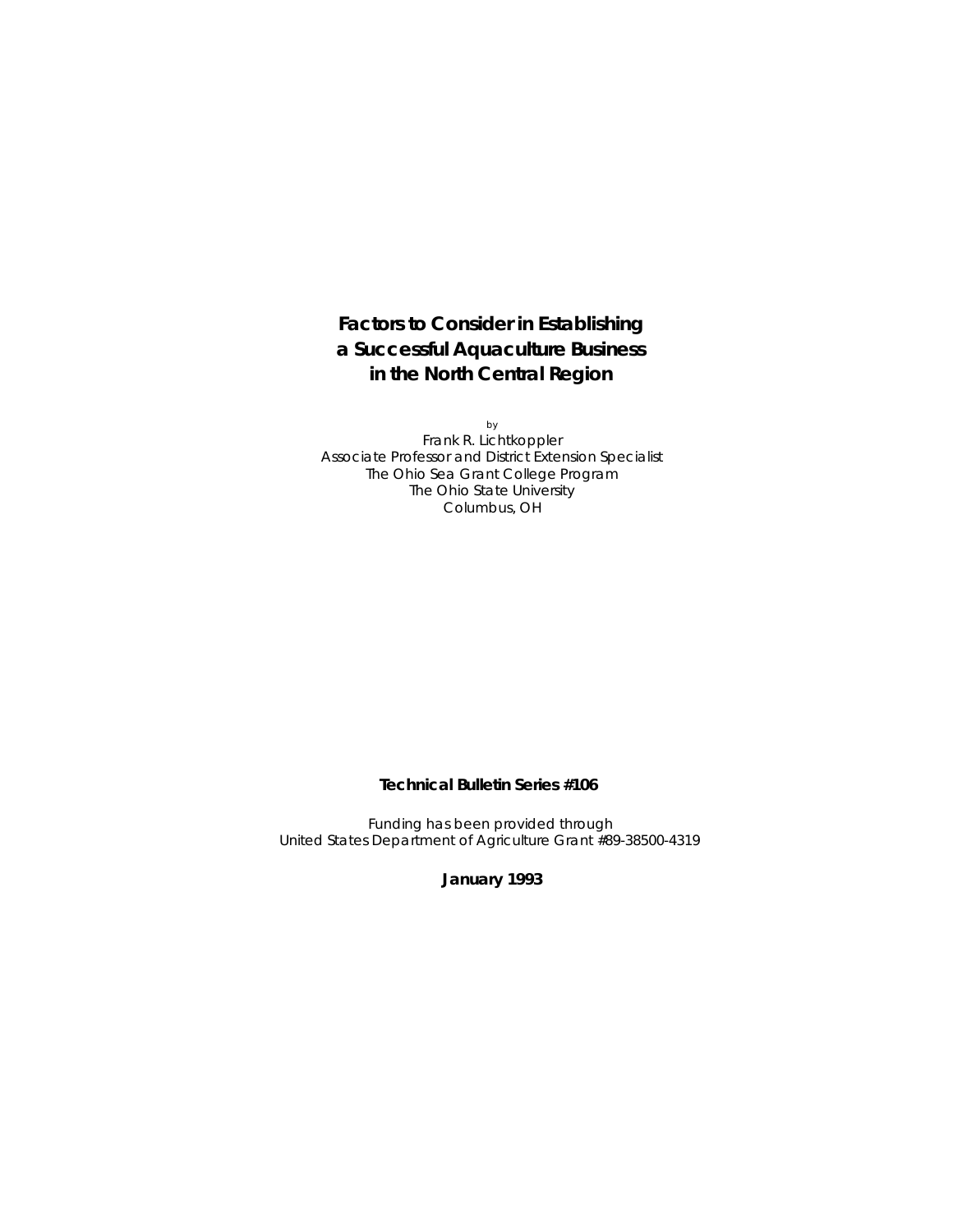# **Introduction**

Aquaculture Extension workers are often asked by potential fish farmers, "How do I get started in fish farming?" As a response, they are referred to general fish farming publications that discuss getting started in aquaculture, such as those found in the list of additional readings at the end of this work. Many such publications provide a checklist of questions as a way to begin learning about aquaculture. Here I outline and discuss critical factors that should be considered before starting a fish farming business.

Let us consider four steps to profitable aquaculture: learning, evaluating, planning, and testing.

**• Learn** all you can about aquaculture. The local County Extension office is a good place to start. Within the North Central Region some county Extension agents have been trained to respond to requests for aquaculture information from prospective fish farmers. County Extension agents can direct you to people within your state who are responsible for Aquaculture Extension. Aquaculture Extension specialists will help you find specific information. Visit working fish farms, both private and public. Talk with experienced fish farmers. Join your state aquaculture association. Subscribe to aquaculture periodicals. Read all you can about aquaculture. View videos about aquaculture. Attend aquaculture workshops, seminars, and conferences.

**• Evaluate** your resources—human and natural. Do you have the time, energy and financial resources to develop a fish farm? Do you have both land and water that can be used for fish farming? What equipment will you need to raise fish? Are there local markets for fish that you can supply?

**• Plan** your aquacultural enterprise. Develop a business plan. Such a plan will help you to think through the operation. Look for potential pitfalls. What permits do you need to raise fish for sale? A business plan is essential if you hope to obtain outside financing for your enterprise.

**• Test** your plan on a scale that you can afford. Are you able to grow fish on a small scale? What works? What doesn't work? Build your business after you have worked out the problems in your plan and as you gain knowledge and skill as a fish farmer. Make sure you can grow and sell the fish before you invest large amounts of time and money on production.

## **Requisites**

Land, water, capital, a market, and management skills are essential to successful fish farming. Knowledge of these requirements will help you to plan and develop your enterprise.

## **Land**

One or two acres of water will not generate sufficient income for a full time operation. A small trout raceway operation capable of producing up to 100,000 pounds of fish may require 16 pairs of tanks that are each 35 feet long by 6 feet wide. To generate \$10,000 in income from a bait minnow farm one would need a minimum of 20 acres of ponds, each acre producing \$500 net income. Land for a fish farm must usually be improved before it can produce fish. Construction of ponds, wells, work and storage buildings, and hatchery facilities, is usually necessary. Make sure that the land you want to develop does not have detrimental use restrictions. Wetlands designation or zoning and deed restrictions can make land difficult if not impossible to develop. Pesticides or other chemical residues on the land may make it unusable for aquaculture. To hold water, clay soils are necessary for pond development. Soil tests will help tell you if your land is suitable for pond construction. Your county Soil Conservation Service (SCS) office can help you with information on pond construction.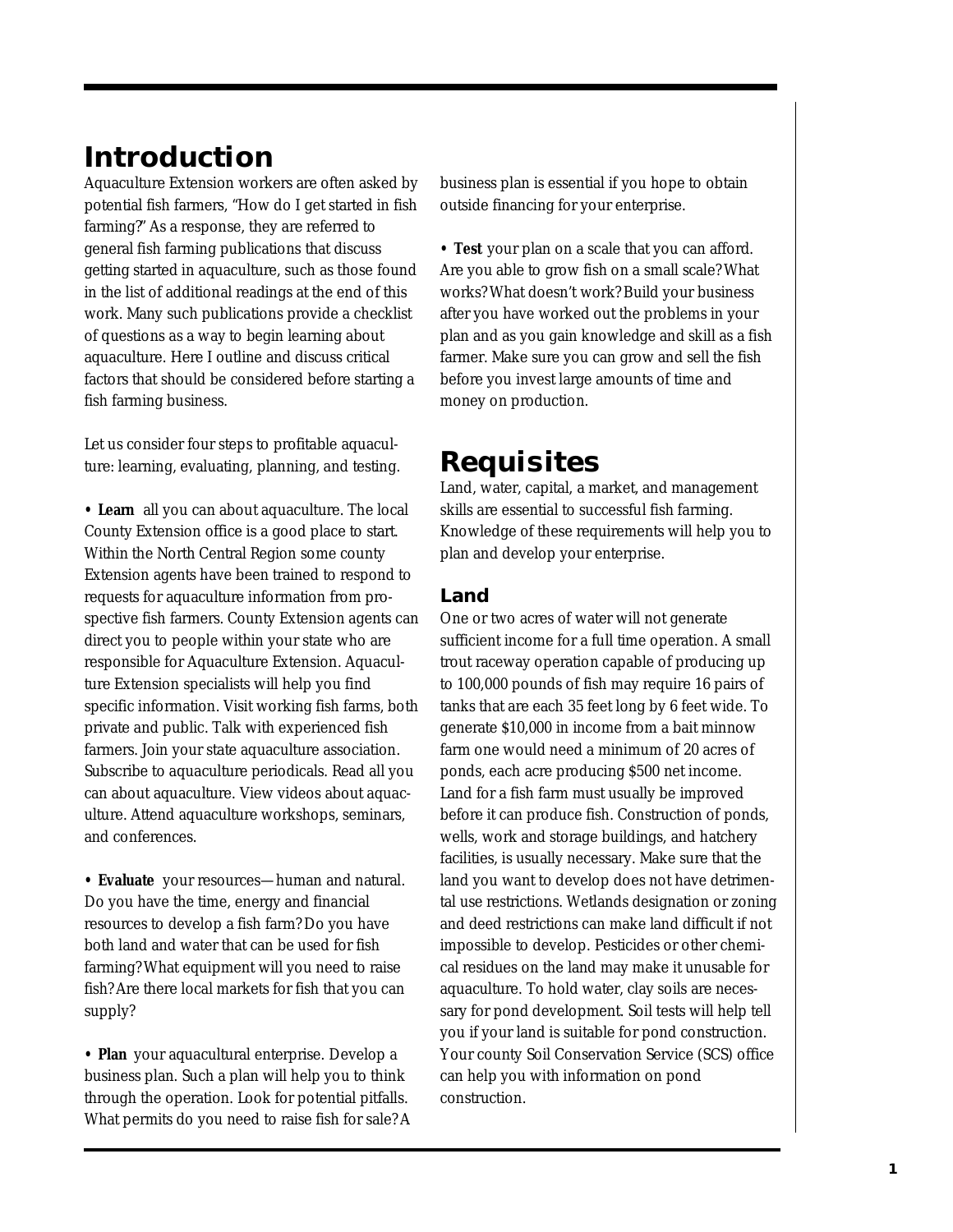#### **Water**

Water quality and quantity are critical. The water should be void of any chemicals harmful to fish. The environmental requirements for fish are discussed in detail in the book, Water Quality in Ponds for Aquaculture by Dr. Claude E. Boyd. To a large extent, water temperature will determine what species of fish can be grown successfully. For example, the shorter growing season in the North Central Region makes it difficult for catfish farmers to compete successfully with catfish farmers in Mississippi.

The amount of water available will limit the size of the fish farm. At a minimum you want enough water to drain and fill a fish production pond at least once a year, as well as the capability of replacing any water lost through leakage or evaporation. For a 20 acre pond averaging 4 feet deep that loses one foot of water per year you need 100 acre feet of water per year. To produce 100,000 pounds of trout in a raceway culture system without recirculating the water requires a flow of 500 gallons per minute.

## **Capital**

Aquaculture is capital intensive. Financing is generally needed to construct ponds, raceways, wells, buildings, and other specialized fish production equipment. Capital investment for a 100 acre baitfish farm in the South is estimated to be \$171,000. Establishment costs for a small trout hatchery capable of producing 36,000 pounds of fish per year is estimated to be \$26,400. Feed and labor costs are major variable expenditures in the production of trout, catfish, and other aquatic species. Aquaculture is a type of farming and agricultural lending institutions are more likely to finance aquaculture than commercial banks. To obtain financing for fish production, a business plan is normally required. More than 60 percent of all new non-farm businesses fail within the first five years. Is there any reason commercial aquaculture should be different? Aquaculture is a business! It requires good business planning!

## **Markets**

To be successful, fish farmers must be proactive in the marketing of their products. Research in the North Central Region demonstrates that there is a perception that farm-raised fish is fresher, healthier, and of higher quality than wild-caught species. Emphasis on careful handling, cleaning, processing, packaging, transport, and retail sales is important in order to develop your market. Research funded by North Central Regional Aquaculture Center (NCRAC) indicates that North Central Region fish farmers can market their farmraised fish as a high-quality high-valued product. These farmers must look to develop niche markets where they can sell limited quantities of highvalued products. This will take time and determined efforts.

Develop answers to the following questions:

- Who specifically is going to buy my fish?
- Is there a market for fish that I can supply?
- At what price can I sell my fish?
- What is my market risk?
- How do I plan to sell what I produce?
- Why produce something if I cannot sell it?

## **Management**

A fish farm requires continuous proactive management. "Who would have thought?" is a question asked often after a fish kill. The ability to anticipate and prevent problems is essential to sound management. Aquaculture involves risk of crop loss due to oxygen depletion, winter kill, parasites, disease, predators, flooding, vandalism and more. A sound business plan and proactive management will help avoid problems.

In a recent survey, Extension agents who work with fish farmers mentioned several things that were essential for success in aquaculture. Perhaps the most critical factor identified was the human resource potential of the individual fish farmers as exemplified in the following quotes: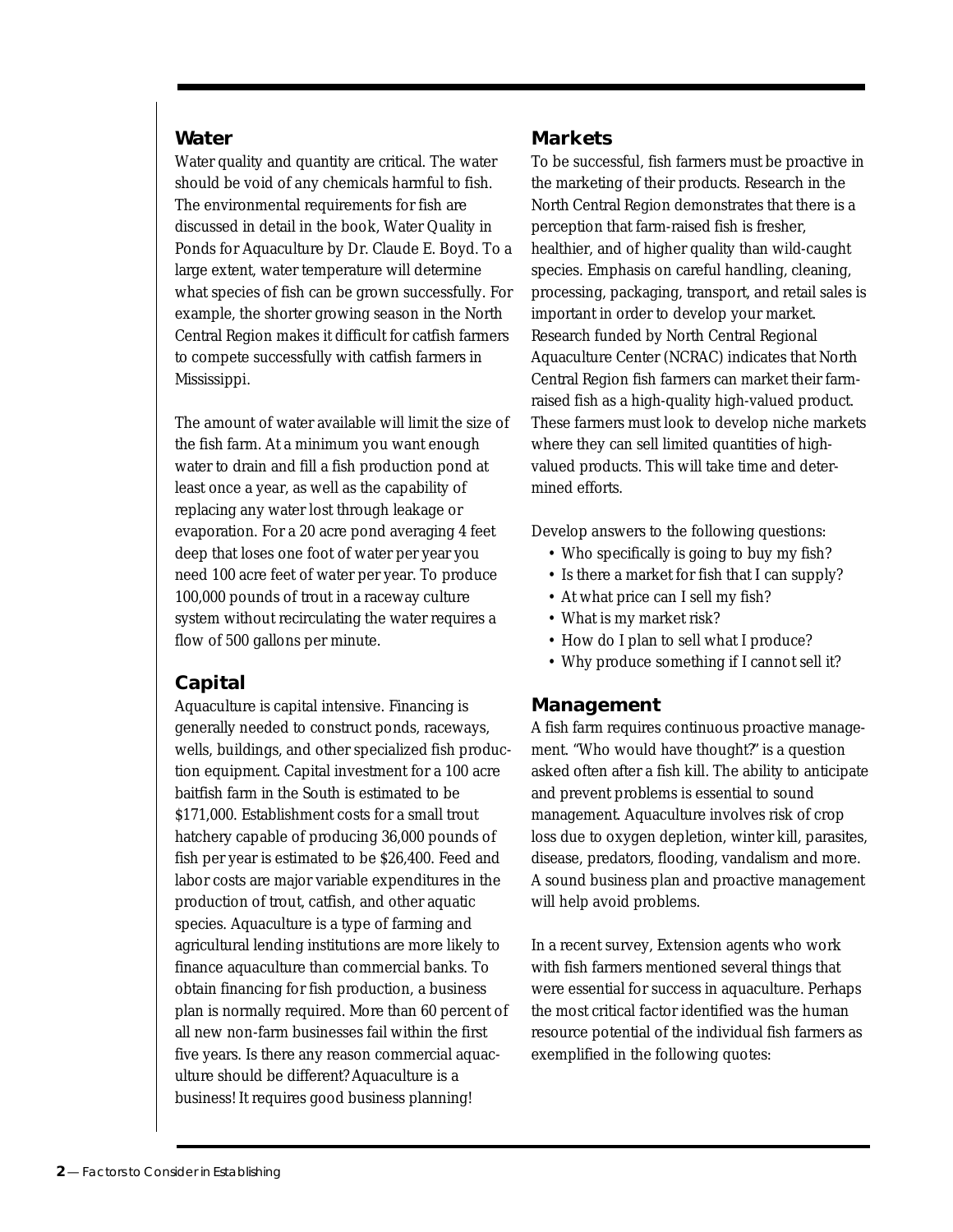"The personal commitment to aquaculture and [the] human resource factor is critical to a successful aquaculture enterprise. Hard work and a drive to succeed are needed. Knowing 'how to' and a willingness to learn more 'how to' is necessary for success. How to react to problems and being prepared for problems…is essential." (Gary Jensen, National Program Leader, Aquaculture, USDA Extension Service).

"What does it take to succeed? [They] must be able to visualize the [business] environment they are working in and have the vision, drive to succeed, and flexibility to work out the items needed to reach their goal." (Greg Passewitz, Leader Small Business, Ohio Cooperative Extension Service).

## **What kind of fish?**

What kind of fish to produce? Beginning fish farmers should consider the difficulties involved in the rearing of each fish species. If you are just learning the business why start with the most difficult fish to raise?

We asked fourteen aquaculture researchers and Extension specialists within the North Central Region for their opinion on the suitability of various fish species for commercial aquaculture. Eleven completed the survey. We asked them to rank the difficulty of rearing 16 fish species or hybrids for commercial aquaculture.

In general, bait minnows, rainbow trout, hybrid sunfish, bluegill and baitfish are easy to raise. Largemouth bass, hybrid striped bass, crappie, chinook salmon, brown trout and yellow perch were ranked in the middle range of difficulty. Brook trout, smallmouth bass, northern pike and walleye were considered the most difficult to raise.

## **Fish farmer survey**

We mailed a survey to 73 licensed Ohio fish producers in January 1991 in an attempt to learn what fish farmers think it takes to be successful. The responses may provide some insight to those considering aquaculture. A total of 53 fish farmers provided useful information. The responding Ohio fish farmers had worked in aquaculture for an average of 13 years.

Most respondents had more than just monetary reasons for getting involved in fish farming. Almost 17 percent of respondents said that aquaculture was a primary source of income, while 55 percent said it was a secondary source of income. Almost 60 percent said that they liked the work. Another 15 percent indicated that it gave them a chance to live on a farm. More than 39 percent gave other reasons for their involvement in fish farming. The respondents said that they earned from 0 to 100 percent of their total income from their fish farming operations. The average percent of total income earned from aquaculture was just over 20 percent.

## **Factors for success**

Fish farmers ranked ten items they believed contribute to the start-up of a successful fish farming business. The ten items listed by 53 responding fish farmers are in the order of importance:

- 1. Aquaculture requires hard work and commitment for success.
- 2. Recognize that fish are live animals and need to be treated as such.
- 3. Human resources, management skill, and a drive to succeed are essential.
- 4. Start small to reduce risk of loss while you are learning about aquaculture.
- 5. Grow a high-value high-quality product and provide good service.
- 6. Business experience and knowledge are needed.
- 7. Marketing your fish is where the money is made.
- 8. Aquaculture is a high risk business.
- 9. It takes a long time to make a profit in aquaculture.
- 10. Work only with a proven fish production technology.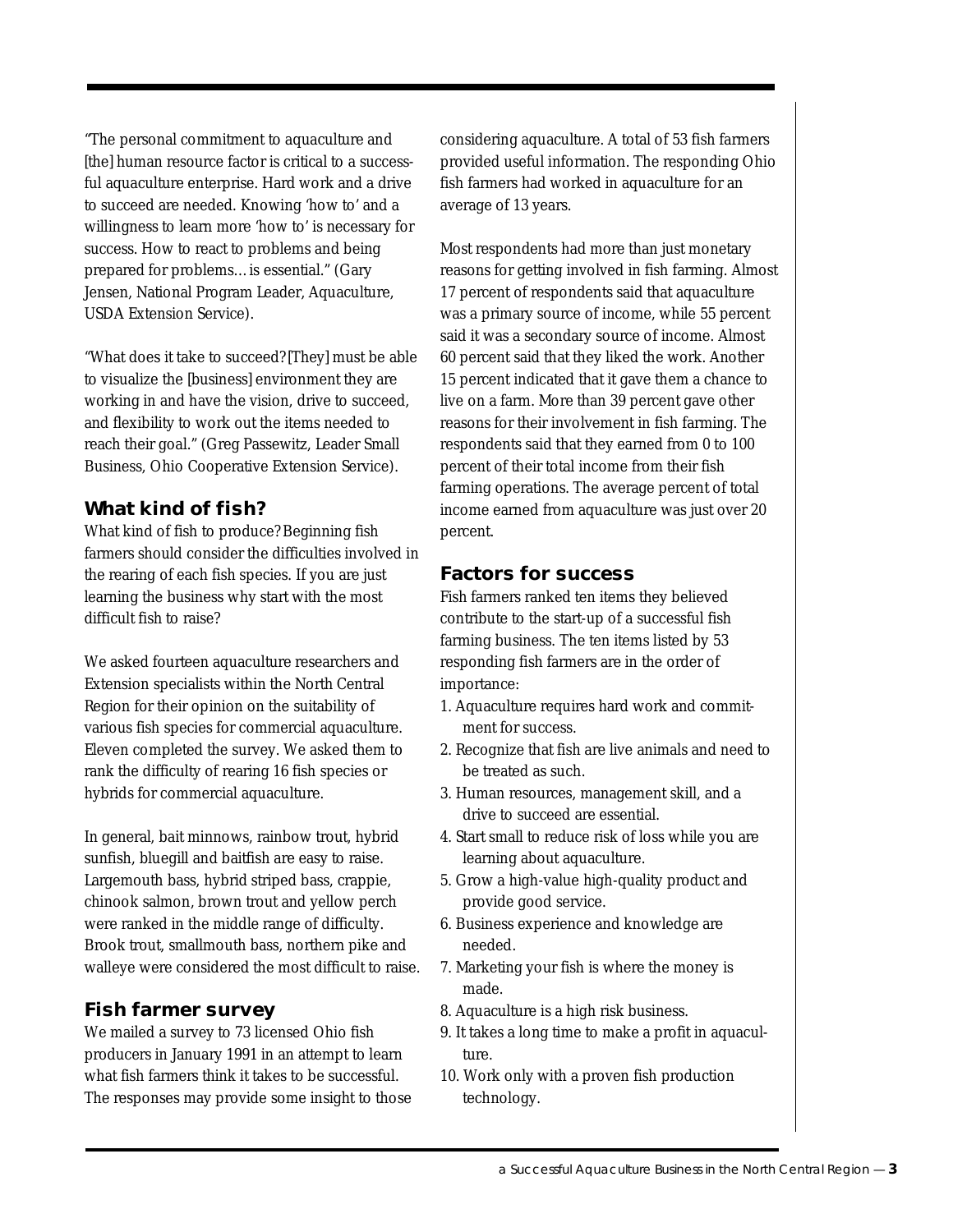#### **Serious concerns**

We asked fish farmers to rank 25 aquaculture issues. The top ten most serious concerns are listed in order beginning with the most serious problem:

- 1. Issues concerning control of predatory birds.
- 2. Availability of government support for aquaculture.
- 3. Issues concerning regulatory authority of state agencies.
- 4. High feed and production costs.
- 5. High fish farming equipment costs.
- 6. Poaching and/or vandalism.
- 7. Availability of aquaculture information and research.
- 8. Availability of suitable financing for aquaculture development.
- 9. Issues concerning aquaculture and water quality.
- 10. High fish transportation costs.

The responding fish farmers ranked learning how to grow various fish species as the most useful information for them in developing their fish farming operations. Learning how to market fish, how to get financing, and how to manage a small business were considered less useful by the respondents.

## **North Central Regional Aquaculture Center (NCRAC)**

The North Central Regional Aquaculture Center serves the 12 states of Illinois, Indiana, Iowa, Kansas, Michigan, Minnesota, Missouri, Nebraska, North Dakota, Ohio, South Dakota and Wisconsin. NCRAC-supported research has shown that the expansion of aquaculture in the North Central Region is dependent upon the regulatory environment as well as biological and economic feasibility. Informal discussions with fish farmers concerning their operations always includes reference to regulatory problems encountered. The success of an individual enterprise will ultimately depend upon the drive to succeed and the skills of the individual fish farmer. However, the 12 state

governments of the North Central Region have a large influence on the aquaculture industry because of their regulatory power and capacity to fund aquaculture research and Extension.

If it is to grow as an industry in the North Central Region, aquaculture in the region must deal effectively with the issues of production, economics, and regulation. The aquaculture industry today faces constraints that traditional agriculture did not face. Aquaculture is developing in the United States at a time of increasing governmental regulation. Significant policy issues will influence aquaculture development in the North Central Region in the l990's.

Major issues include:

- regulatory jurisdictions for aquaculture,
- predator control,
- water quality and effluent control,
- regulation of game and non-native species, and
- product quality and safety.

# **Potential**

The potential for aquaculture to expand in the North Central Region is good. Demand for fish is high. The individual states in this region, through research and Extension, can aid the development of aquaculture. Potential fish farmers must learn about the industry and the technology needed to produce a product. They need to understand the regulatory issues, biological needs, and economics of aquaculture. Learning, planning, testing, and evaluating are steps in the process of developing a successful fish farm. Successful aquaculture requires adequate land, water, capital, and marketing and management resources. Existing fish farmers, the various state Aquaculture Associations, the North Central Regional Aquaculture Center, the Great Lakes Sea Grant programs, and the state Cooperative Extension Services are sources of knowledge and experience for potential fish farmers. New research and technology holds the promise of having positive impacts upon the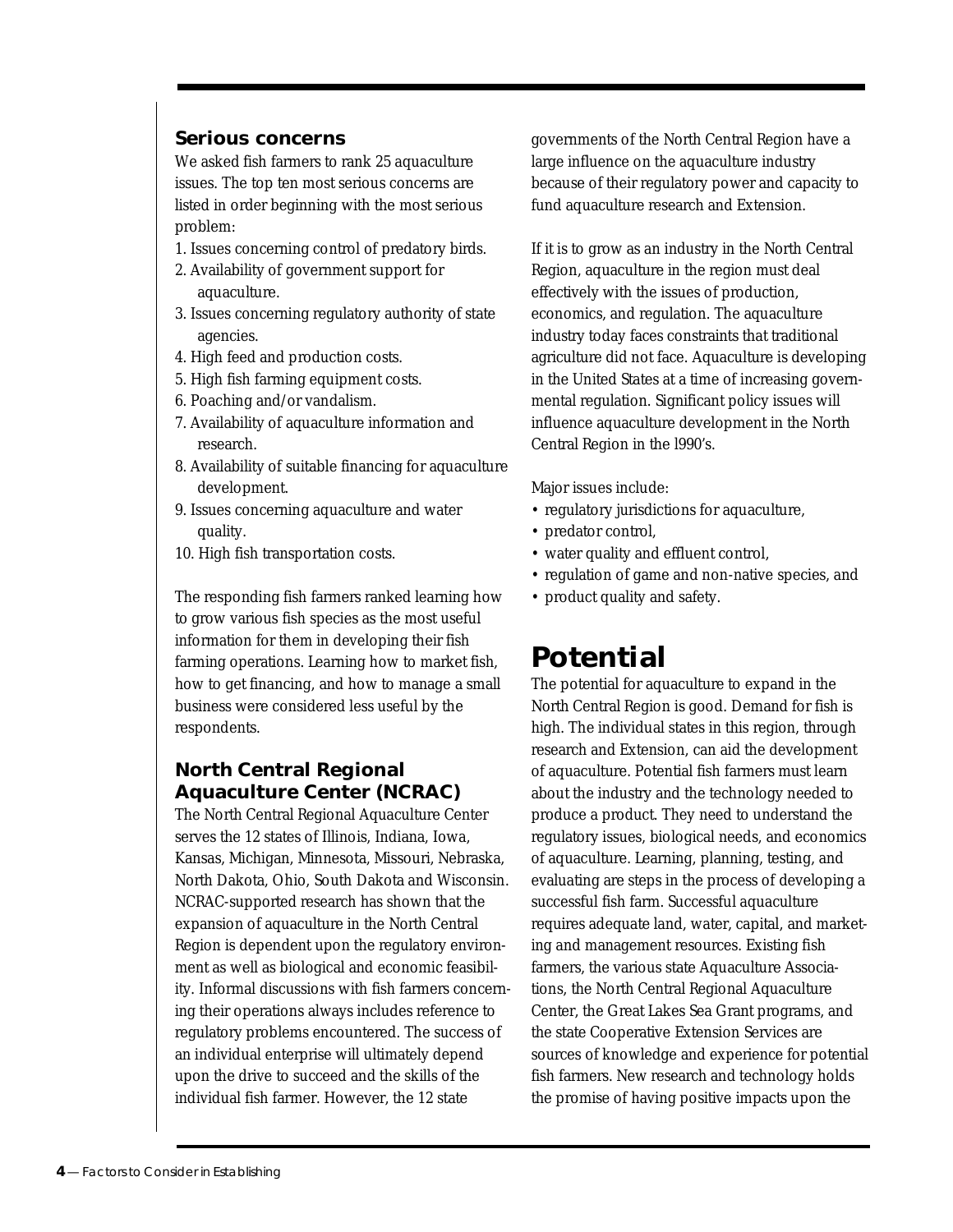aquaculture industry in the North Central Region. It is up to the individual to seek out information, consider the key factors for success, and decide if aquaculture holds a potential for profit for them.

## **Acknowledgements**

This paper is the result of work sponsored in part by the Ohio Sea Grant College Program, project No. A/EP-l under grant No. NA89AA-DSG132, from the National Oceanic and Atmospheric Administration, U.S. Department of Commerce, and the State of Ohio; and from the Farm Income Enhancement Program, the College of Agriculture, the Ohio State University, project No. 724254 under grant No. 89-341824518, the U.S. Department of Agriculture; and from the North Central

Regional Aquaculture Center, USDA grant No. 89-38500-4319.

This publication is based upon the paper, "Factors to Consider in Establishing a Successful Aquaculture Enterprise in the North Central Region," presented by the author at the North Central Aquaculture Conference in Kalamazoo, Michigan March 18-21, 1991. The limited printing of the proceedings of this conference prompted this North Central Regional Aquaculture effort to reach a wider audience.

The author wishes to thank the reviewers of this work for their helpful comments.

Regional Aquaculture Center Publications should first be requested from your state extension specialists, some of whom are listed on pages 7 and 8 of this publication. Other publications, e.g., books or state extension publications, may be requested from addresses in parenthesis listed after individual citations.

# **Additional reading**

- Boyd, C. E. 1990. Water quality in ponds for aquaculture. Alabama Agricultural Experiment Station, Auburn University, Auburn, AL. (Alabama Agricultural Experiment Station, Auburn University, Auburn, AL 36849).
- Ebeling, J. M. and F. R. Lichtkoppler. 1991. Aquaculture organizations, publications, and resources. Ohio State University-Sea Grant Extension Publication OHSU-FS053, Ohio State University, Columbus, OH. (Piketon Research and Extension Center, 1864 Shyville Road, Piketon, OH 45661).
- Engle, C. R., L. W. Dorman and D. L. Grey. 1988. Baitfish production enterprise budget. Southern Regional Aquaculture Center Publication 122, Stoneville, MS. (Southern Regional Aquaculture Center, Delta Branch Experiment Station, P. 0. Box 197, Stoneville, MS 38776).
- Garling, D. L., 1992. Making plans for commercial aquaculture in the North Central Region. North Central Regional Aquaculture Center Fact Sheet Series 101, Iowa State University, Ames, IA. (North Central Regional Aquaculture Center Publications Office, Department of Animal Ecology, 124 Science II, Iowa State University, Ames, IA 50011).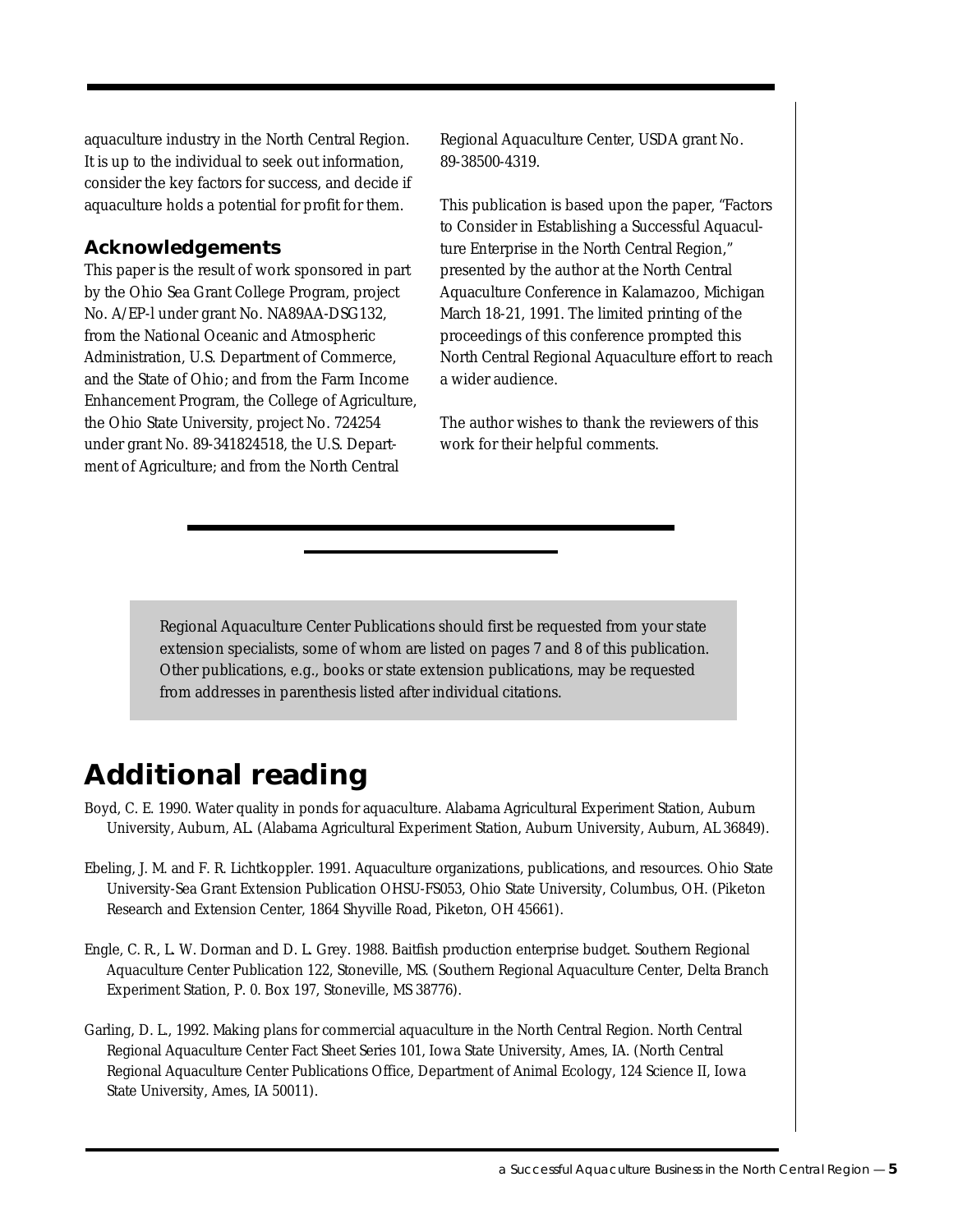- Gilbert, R. J. 1989. Small-scale marketing of aquaculture products. Southern Regional Aquaculture Center Publication 350, Stoneville, MS. (Southern Regional Aquaculture Center, Delta Branch Experiment Station, P. 0. Box 197, Stoneville, MS 38776).
- Great Lakes Sea Grant Network. 1991. Sea Grant aquaculture in the Great Lakes Region a publications list. Ohio State University Extension-Sea Grant Publication OHSU-FS051, Ohio State University, Columbus, OH. (Piketon Research and Extension Center, 1864 Shyville Road, Piketon, OH 45661).
- Hinshaw, J. M., L. E. Rogers and J. E. Easley. 1990. Budgets for trout production estimated costs and returns for trout farming in the south. Southern Regional Aquaculture Center Publication 221, Stoneville, MS. (Southern Regional Aquaculture Center, Delta Branch Experiment Station, P. 0. Box 197, Stoneville, MS 38776).
- Hushak, L. J., D. W. Floyd, and R. L. Vertrees. 1992. Aquaculture a competitive enterprise in the North Central States? Pages 3-5 *in* Ohio's Challenge Magazine, Ohio State University, Columbus, OH. (Department of Agricultural Economics and Rural Sociology, Ohio State University, 2120 Fyffe Road, Columbus, OH 43210).
- Kohler, S. T., and D. A. Selock. 1992. Choosing an organizational structure for your aquaculture business. North Central Regional Aquaculture Center Fact Sheet Series 103, Iowa State University, Ames, IA. (North Central Regional Aquaculture Center Publications Office, Department of Animal Ecology, 124 Science II, Iowa State University, Ames, IA 50011).
- Lichtkoppler, F. R., and J. M. Ebeling. 1991. Is aquaculture for you? Ohio State University Extension-Sea Grant Publication OHSU-FS039, Ohio State University, Columbus, OH. (Piketon Research and Extension Center, 1864 Shyville Road, Piketon, OH 45661).
- Morris, J. E., 1989. Managing Iowa fisheries water quality. Iowa State University Extension Publication Pm-1352a, Iowa State University, Ames, IA. (Department of Animal Ecology, 124 Science II, Iowa State University, Ames, IA 50011).
- Morris, J. E. 1990. Managing Iowa fisheries farm ponds. Iowa State University Extension Publication Pm-1352b, Iowa State University, Ames, IA. (Department of Animal Ecology, 124 Science II, Iowa State University, Ames, IA 50011).
- Morris, J. E., 1991. Managing Iowa fisheries cage fish culture. Iowa State University Extension Publication Pm-1352c, Iowa State University, Ames, IA. (Department of Animal Ecology, 124 Science II, Iowa State University, Ames, IA 50011).
- Selock, D. and R. Heidinger. 1990. An assessment of aquaculture in Illinois: is it for you? Southern Illinois University Fisheries Bulletin 8, Southern Illinois University at Carbondale, Carbondale, IL. (Rm 173B, Life Science II, Southern Illinois University, Carbondale, IL 62901).
- Swann, L. 1990. A basic overview of aquaculture. Purdue University Cooperative Extension Service Publication AS-457, Illinois-Indiana Sea Grant Program, Purdue University, West Lafayette, IN. (Department of Animal Sciences, Purdue University, West Lafayette, IN 47909).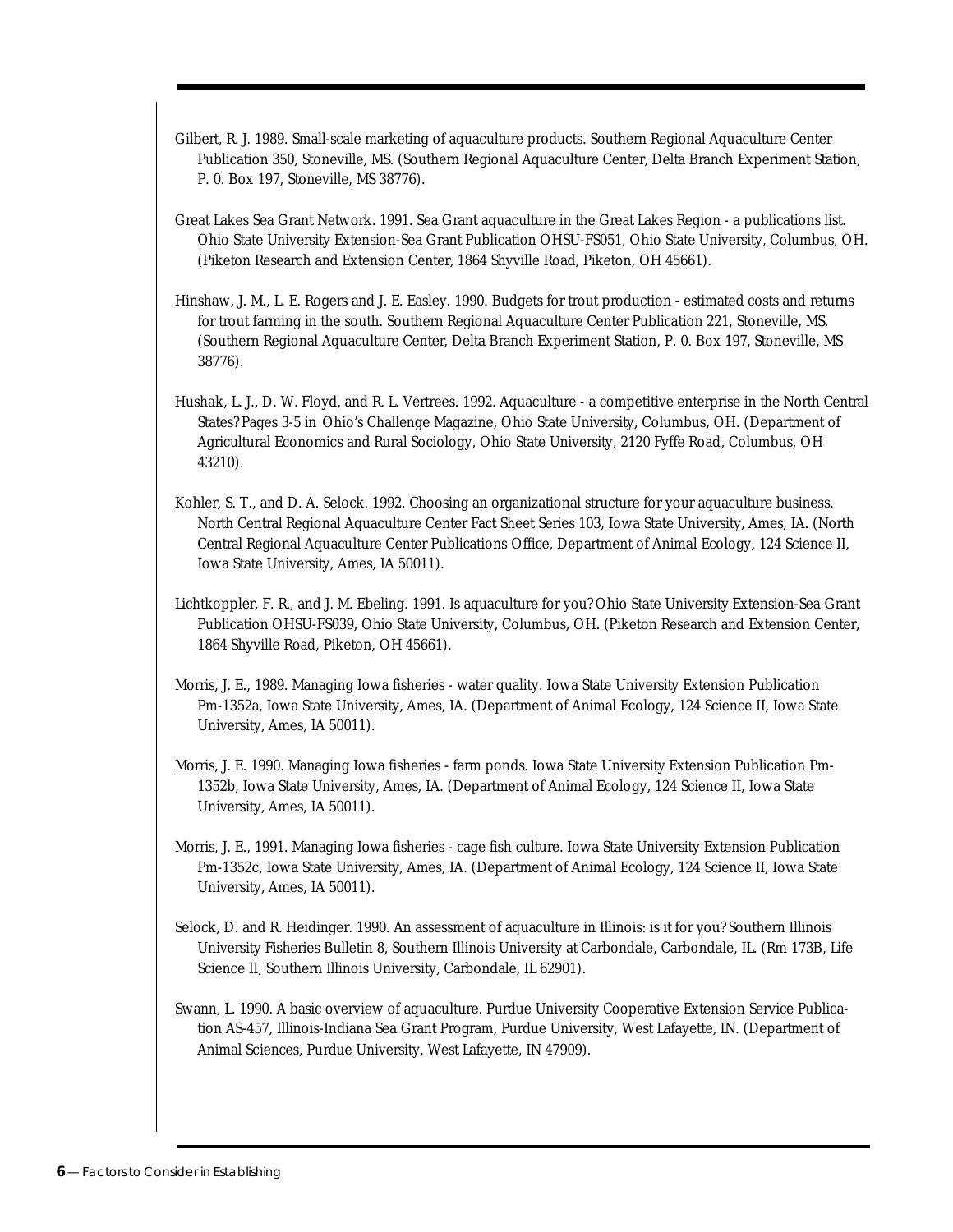# **Aquaculture Extension contacts within the North Central Region**

| <b>STATE</b> | <b>NAME</b>         | TITLE/ADDRESS                              |
|--------------|---------------------|--------------------------------------------|
| Illinois     | Daniel A. Selock    | Aquaculture Technology Transfer Specialist |
|              | $(618)$ 453-6025    | Fisheries Research Laboratory              |
|              | FAX (618) 536-7761  | Southern Illinois University               |
|              |                     | Carbondale, IL 82901-6511                  |
| Indiana      | LaDon Swann         | Aquaculture Specialist                     |
|              |                     | IL-IN Sea Grant Program                    |
|              | $(317)$ 494-6264    | Department of Animal Science               |
|              | FAX (317) 494-9347  | 101A Poultry Bldg.                         |
|              |                     | <b>Purdue University</b>                   |
|              |                     | West Lafayette, IN 47909                   |
| Iowa         | Joseph E. Morris    | <b>Aquaculture Specialist</b>              |
|              | $(515) 294 - 4622$  | Department of Animal Ecology               |
|              | FAX (515) 294-5468  | 124 Science II                             |
|              |                     | <b>Iowa State University</b>               |
|              |                     | Ames, IA 50011-3221                        |
| Kansas       | F. Robert Henderson | Wildlife Specialist                        |
|              | $(913) 532 - 5654$  | Department of Animal Science               |
|              | FAX (913) 532-5681  | 128 Call Hall                              |
|              |                     | Kansas State University                    |
|              |                     | Manhattan, KS 66506                        |
| Michigan     | Donald L. Garling   | <b>Fish Culture Specialist</b>             |
|              | $(517)$ 353-1989    | Department of Fisheries & Wildlife         |
|              | FAX (517) 336-1699  | 9A Natural Resources Building              |
|              |                     | Michigan State University                  |
|              |                     | East Lansing, MI 48824                     |
|              | Ronald E. Kinnunen  | District Extension Sea Grant Agent         |
|              | $(906)$ 228-4830    | Michigan Sea Grant College                 |
|              |                     | MSU U.P. Extension Center                  |
|              |                     | 1030 Wright Street                         |
|              |                     | Marquette, MI 49855                        |
| Minnesota    | Anne R. Kapuscinski | <b>Aquaculture Specialist</b>              |
|              | $(612) 624 - 3019$  | Department of Fisheries & Wildlife         |
|              | FAX (612) 625-5299  | 130 Hodson Hall                            |
|              |                     | 1980 Folwell Avenue                        |
|              |                     | University of Minnesota                    |
|              |                     | St.Paul, MN 55108                          |
|              |                     |                                            |